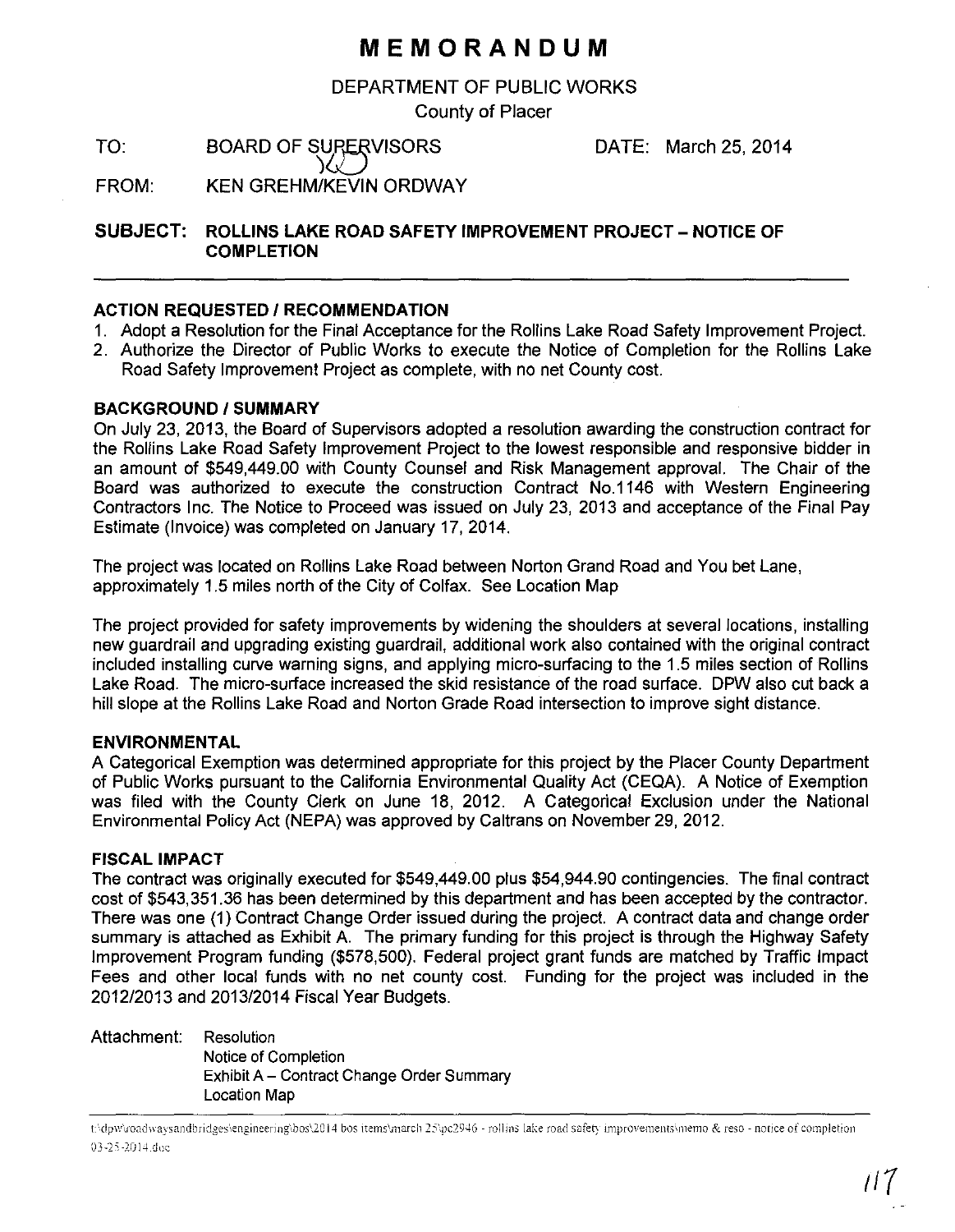# **Before the Board of Supervisors County of Placer, State of California**

In the matter of: ADOPT A RESOLUTION FOR THE FINAL ACCEPTANCE AND AUTHORIZING THE DIRECTOR OF PUBLIC WORKS TO EXECUTE THE NOTICE OF COMPLETION FOR CONTRACT NO. 1146 THE ROLLINS LAKE ROAD SAFETY IMPROVEMENT PROJECT

The following Resolution was duly passed by the Board of Supervisors of the County of Placer

at a regular meeting held on  $\frac{1}{\sqrt{1-\frac{1}{n}}-\frac{1}{\sqrt{1-\frac{1}{n}}-\frac{1}{n}}}$  by the following vote on roll call:

Ayes:

Noes:

Absent:

Signed and approved by me after its passage.

Resol. No: \_\_\_\_\_\_\_\_\_\_\_\_\_\_

Chair, Board of Supervisors

Attest: Clerk of said Board

BE IT HEREBY RESOLVED by the Board of Supervisors of the County of Placer, State of California, that this Board accepts the construction Contract No.1146 as complete and authorizes the Director of Public Works to execute the Notice of Completion for the Rollins Lake Road Safety Improvement Project completed by Western Engineering Contractors, Inc. for the amount of \$543,351.36.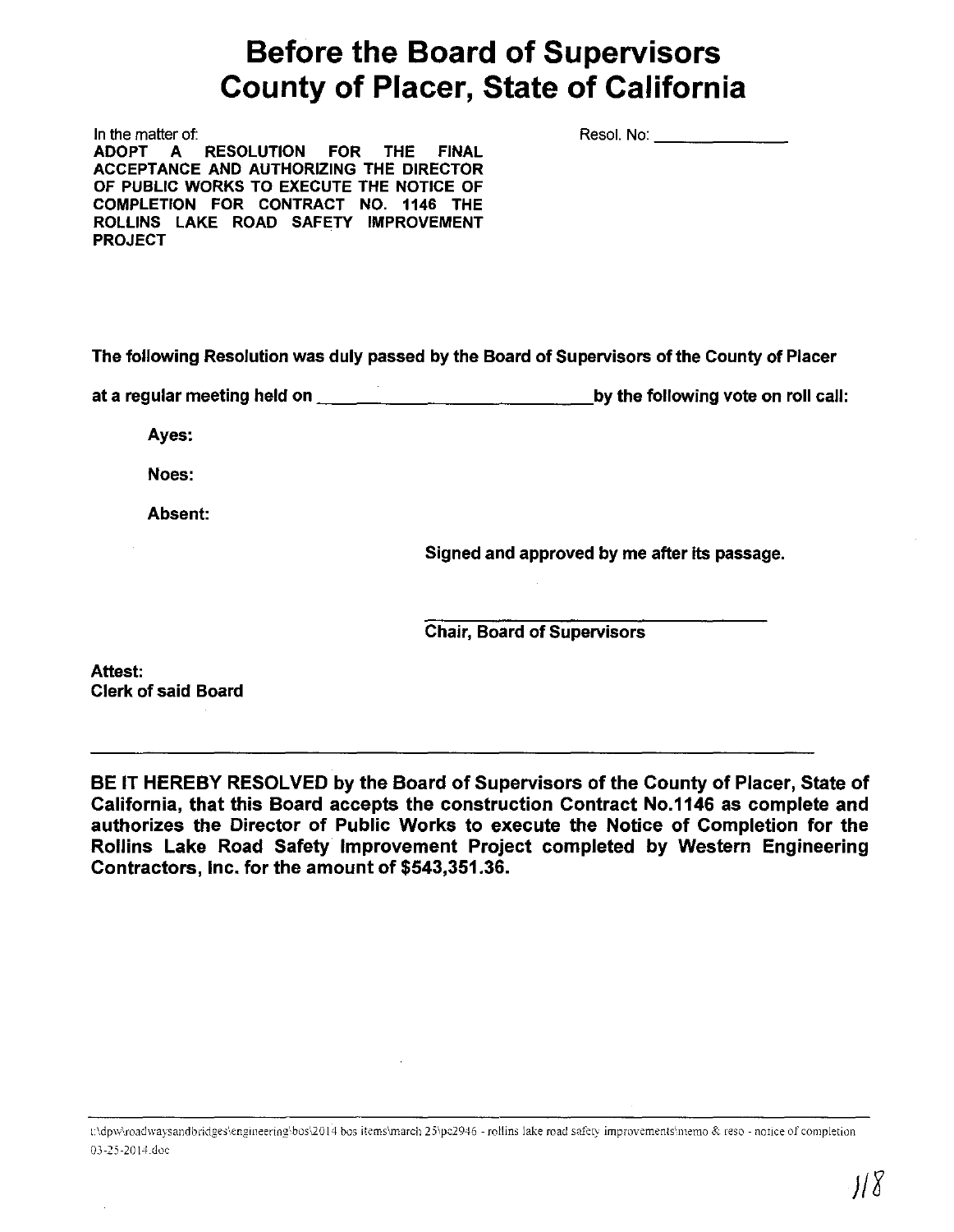Name: Rollins Lake Road Safety Improvement Project Contract No. 1146

Recording requested by: Kathy Henson When recorded return to: Kathy Henson, Placer County Department of Public Works

**Space Above for Recorder** 

### **NOTICE OF COMPLETION**

#### **COUNTY OF PLACER DEPARTMENT OF PUBLIC WORKS 3091 County Center Drive, Suite 220 Auburn, CA 95603**

**NOTICE IS HEREBY GIVEN, pursuant to California Civil Code Section 3093, that the following Contractor, to wit: Western Engineering Contractors, performed and completed, for the County of Placer, State of California, the following contract, roadway or work of improvement, to wit: Rollins Lake Road Safety Improvement Project, Contract No. 1146.** 

The property is owned by the County of Placer---------

Said work was accepted on Januarv 17. 2014

Executed this day of 2014 , at Auburn, California. I declare under penalty of perjury that the foregoing is true and correct.

> KEN GREHM, DIRECTOR DEPARTMENT OF PUBLIC WORKS, COUNTY OF PLACER

#### **STATE OF CALIFORNIA** )<sub>ss</sub> **COUNTY OF PLACER** )

On before me JOHN P. WEBER, Notary Public, personally appeared **KEN GREHM,** who proved to me on the basis of satisfactory evidence to be the person whose name is subscribed to the within instrument and acknowledged to me that he executed the same in his authorized capacity, and that by his signature on the instrument the person, or the entity upon behalf of which the person acted, executed the instrument.

I certifY under PENALTY OF PURJURY under the laws of the State of California that the foregoing paragraph is true and correct.

WITNESS my hand and official seal.

John P. Weber

t'\dpw\roadwaysandbridges\engineering\bos\2014 bos items\march 25\pc2946 - rollins lake road safety improvements\memo & reso - notice of completion 03-25-2014.doc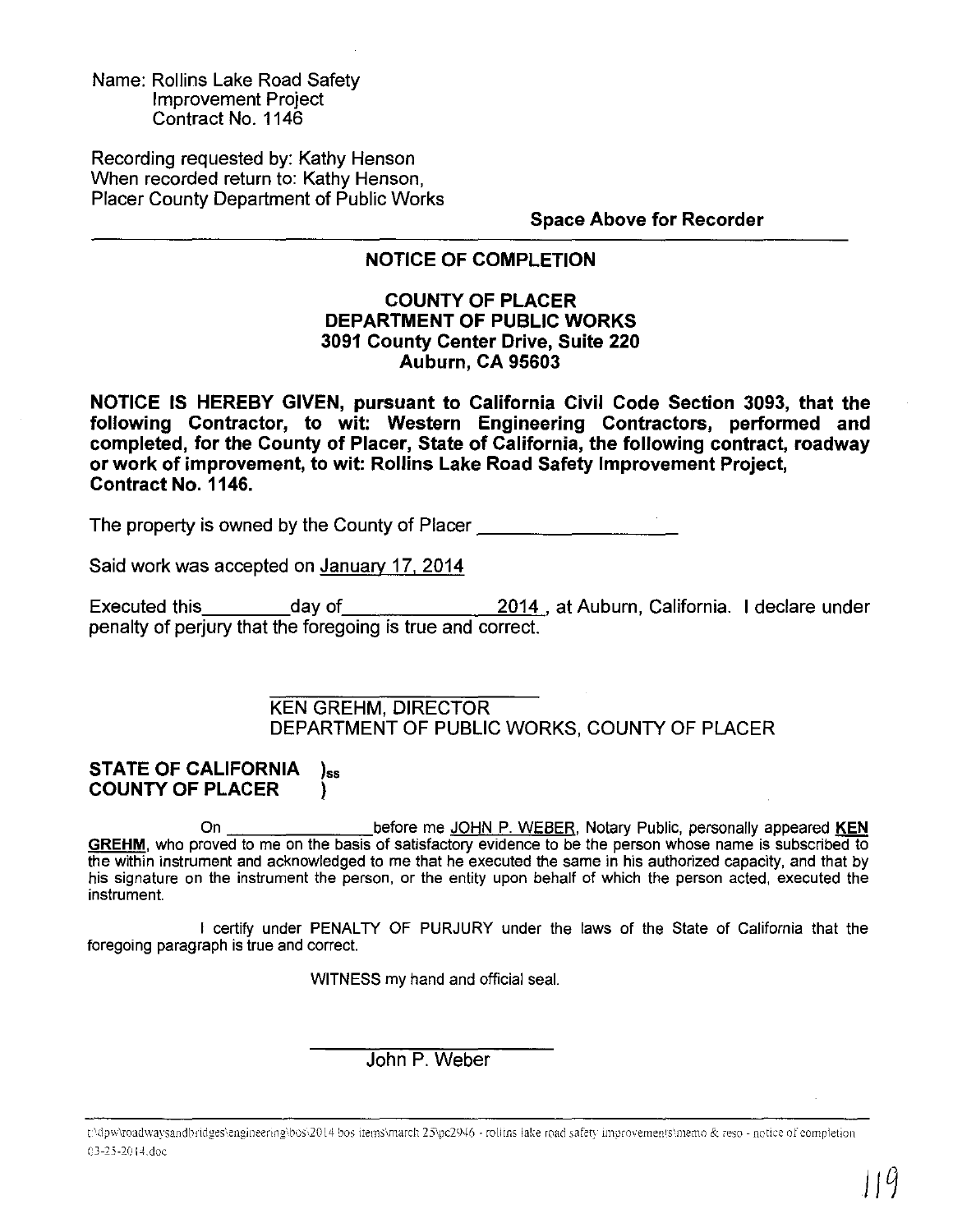## Exhibit 'A'

## MEMORANDUM

### DEPARTMENT OF PUBLIC WORKS **County of Placer**

#### TO: **KEN GREHM**

DATE: March 25, 2014

FROM: PETER KRAATZ

#### NOTICE OF COMPLETION FOR ROLLINS LAKE ROAD SAFETY **SUBJECT: IMPROVEMENT PROJECT, CONTRACT NO. 1146 CONTRACT SUMMARY**

| Contractor:<br><b>Work Completed:</b> |     |       | <b>Western Engineering Contractor</b><br>January 17, 2014                                                                    |            |                                                   |  |
|---------------------------------------|-----|-------|------------------------------------------------------------------------------------------------------------------------------|------------|---------------------------------------------------|--|
|                                       |     |       | \$                                                                                                                           | 689,000.00 |                                                   |  |
|                                       | (1) |       | Contract Award                                                                                                               | \$         | 549,449.00                                        |  |
|                                       | (2) | TOTAL | <b>Final Contract Cost:</b><br><b>Completed Contract Items</b><br><b>Contract Change Orders</b><br><b>Liquidated Damages</b> | 8469 SH    | 545,351.36<br>$-2,000.00$<br>(0.00)<br>543,351.36 |  |
|                                       |     |       | Percent of Increase (Final Contract Cost vs. Contract Award)                                                                 |            | $-0.367%$                                         |  |
|                                       |     |       | <b>CONTRACT CHANGE ORDER SUMMARY:</b>                                                                                        |            |                                                   |  |
| CCO No.1                              |     |       | MicroSurfacing                                                                                                               |            | $$ -2,000.00$                                     |  |
|                                       |     |       |                                                                                                                              | Total      | $$ -2,000.00$                                     |  |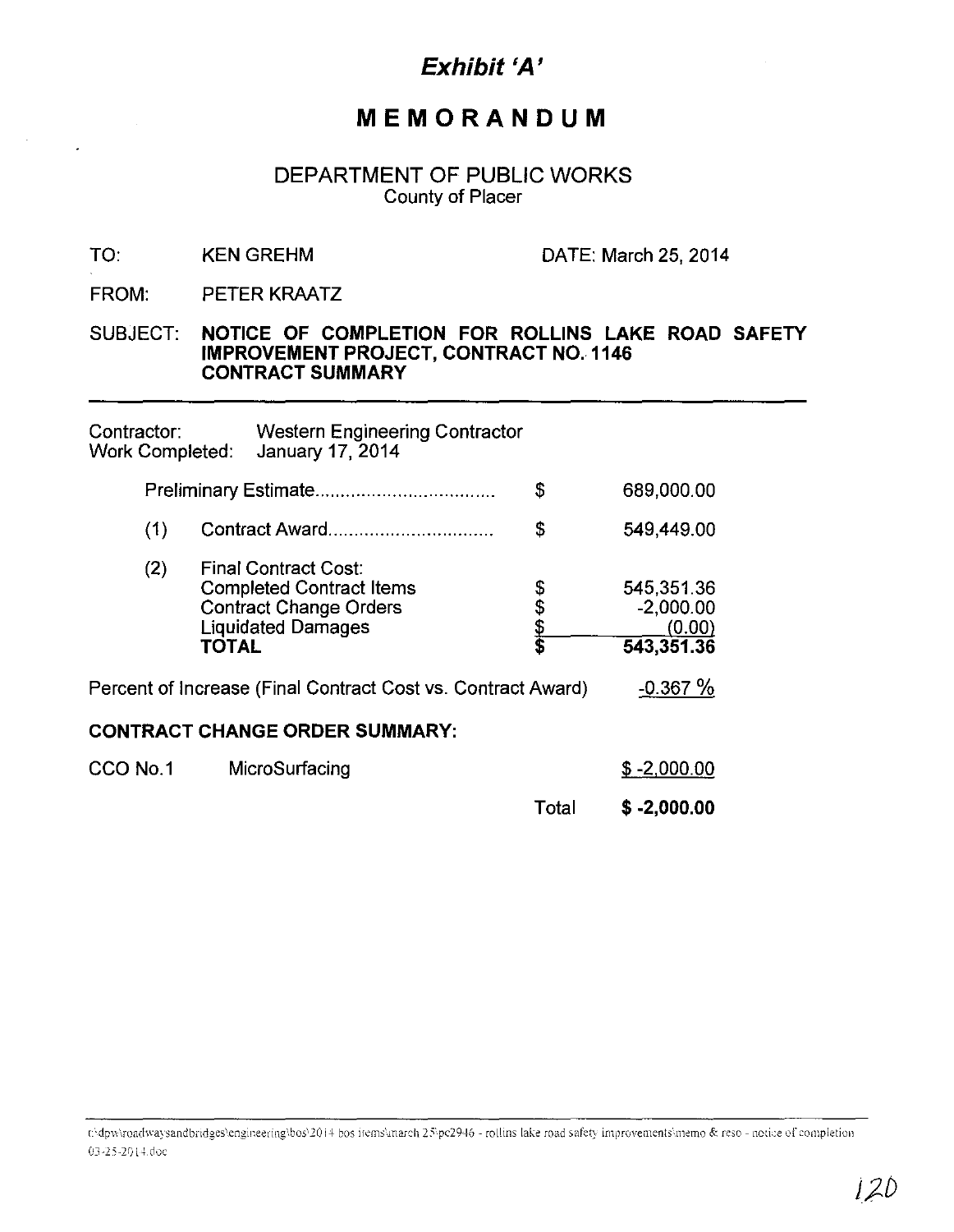# Rollins Lake Road Safety Improvement Project

Project Location Maps





| <b>LOCATION MAP</b> |                 |  |
|---------------------|-----------------|--|
|                     | <b>NO SCALE</b> |  |